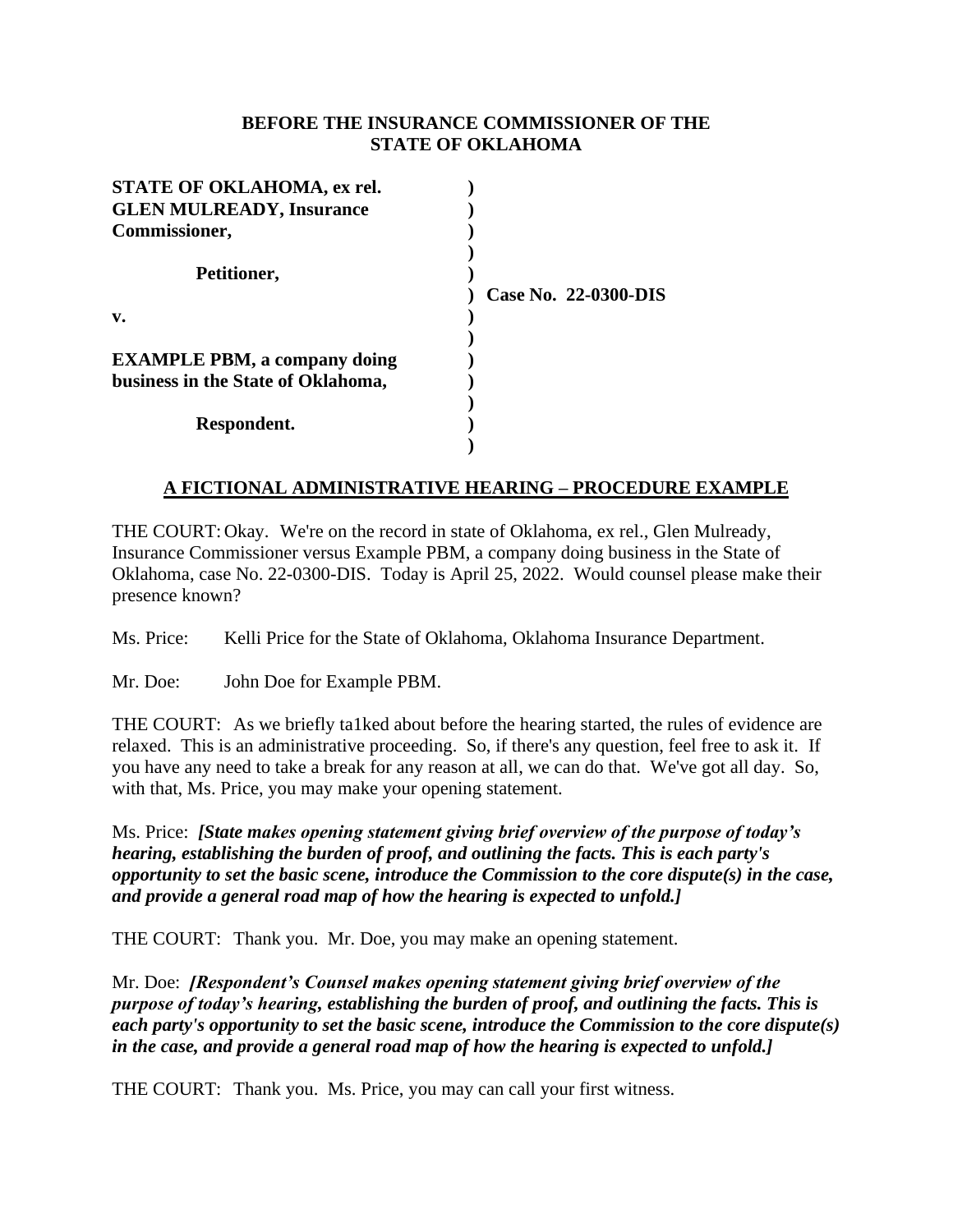Ms. Price: The State calls Sherry Superior. *[Witness moves to the witness seat/stand]*

THE COURT: Please raise your right hand. *[PAUSE]* Do you swear to tell the truth, the whole truth and nothing but the truth?

Sherry Superior: I do.

THE COURT: Very good. Thank you. Counsel, you may proceed.

#### **[DIRECT EXAMINATION]**

Ms. Price: Please state and spell your full legal name for the record.

Sherry Superior: Sherry Superior

Ms. Price: And where are you currently employed?

Sherry Superior: Oklahoma Insurance Department.

Ms. Price: What is your job title at the Department?

Sherry Superior: I am the division manager of regulated industry services.

Ms. Price: What duties do you perform in your current job at the Department?

Sherry Superior: I oversee the license applications for entities that are engaged in pharmacy benefits management.

#### *[Q & A continues – the Commission may also interject questions, sustain or overrule objections, admit or deny evidence, etc.]*

Q Please take a look at what's been marked as Petitioner's Exhibits 1 and 2. And let us know whether or not you recognize those documents.

A Yes.

Q What are these documents?

A Exhibit 1 is an e-mail from Ms. Crude. And then Exhibit 2 is the electronic filing notice.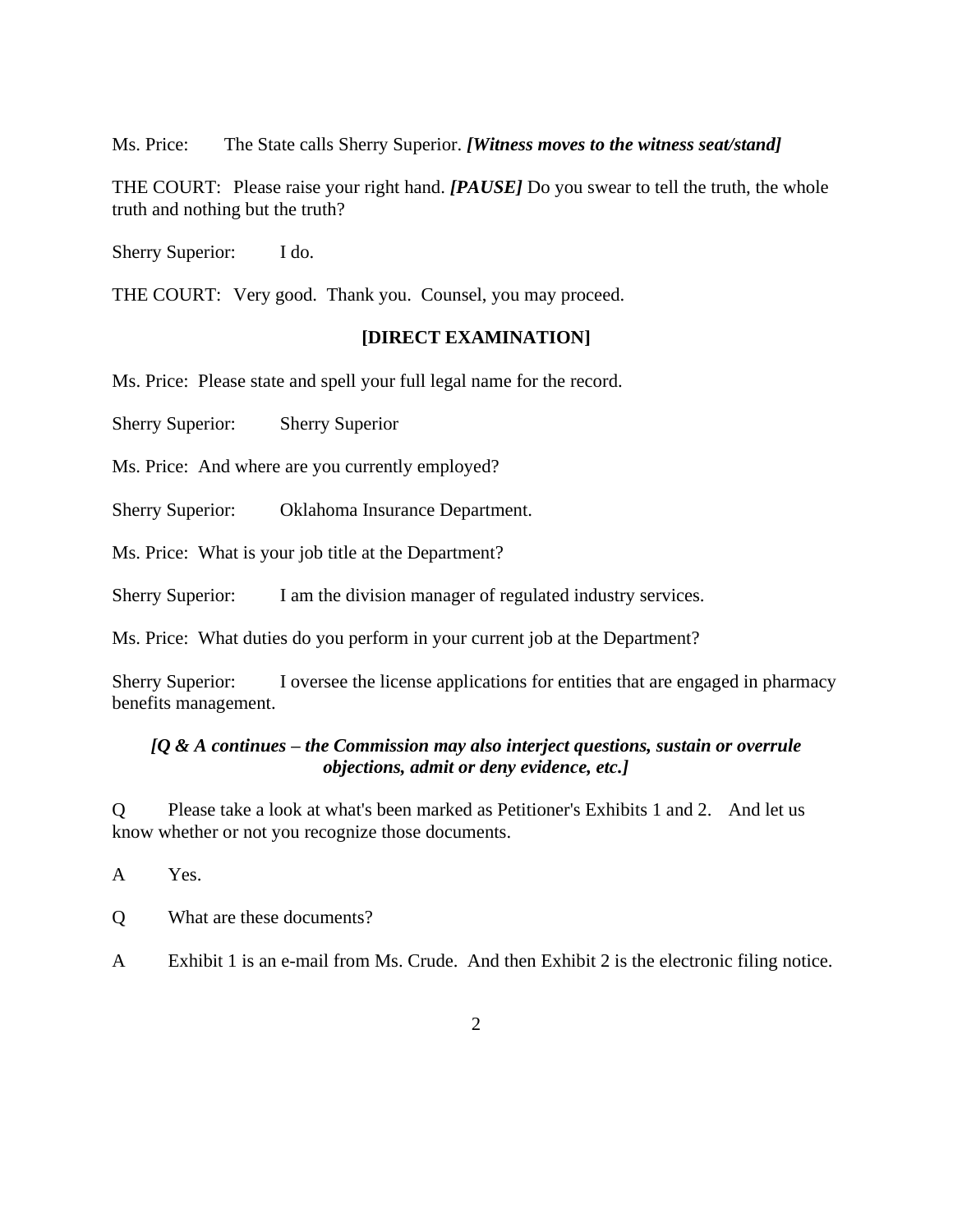- Q And who sent the e-mail in Exhibit 1?
- A I sent the original e-mail and Ms. Crude responded.
- Q And what e-mail address was it sent to?
- A bestaddress@email.com
- Q And what was the date of that e-mail?
- A December 7.
- Q And the second document, Exhibit 2' was that an attachment to the e-mail?
- A Yes.
- Q Is this e-mail in response to anything?
- A Ms. Crude had called me asking for a status on Example PBM's application.
- Q And how did you have this e-mail address for Ms. Crude?
- A I got that over the phone I believe.

Ms. Price: Your Honor, I would request that Petitioner's Exhibit 1 and 2 be admitted into evidence.

THE COURT: Mr. Doe, any objection?

Mr. Doe: No.

- THE COURT: Show Exhibits 1 and 2 admitted without objection.
- Ms. Price: Thank you Ms. Superior. Your Honor, I have no other questions.
- THE COURT: Okay. Mr. Doe, you can cross-examine.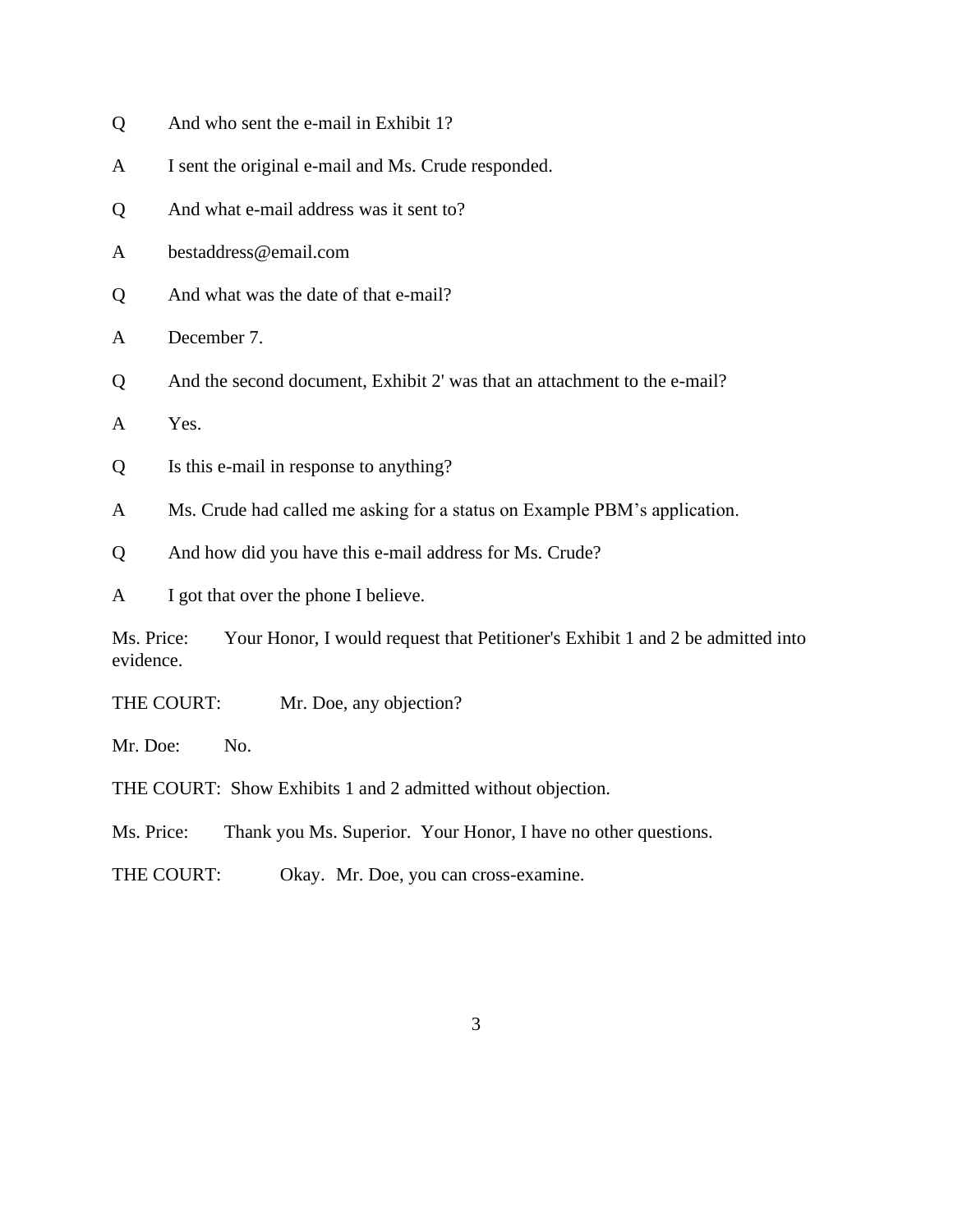### **[CROSS-EXAMINATION]**

Mr. Doe: Ms. Superior, we're meeting for the first time. I'm John Doe. I represent Example PBM in this case. I've got some follow-up questions for you. How long have you been responsible for reviewing or approving these kinds of applications?

A Since January 24th, 2019.

## *[Q & A continues – the Commission may also interject questions, sustain or overrule objections, admit or deny evidence, etc.]*

Mr. Doe: Move the admission of Exhibit 8, please.

Ms. Price: No objection, Your Honor.

THE COURT: Show Respondent's Exhibit No. 8 admitted without objection.

- Mr. Doe: **I pass the witness.**
- THE COURT: Any redirect?

Ms. Price: Yes, Your Honor.

THE COURT: Okay. You may proceed.

## **[REDIRECT EXAMINATION]**

Ms. Price: Ms. Superior, regarding the Crudes, have they contacted you on many occasions regarding this application?

A Yes.

Q Is it your understanding that the pharmacy was reaching out because of the Crudes?

Mr. Doe: She doesn't have a foundation for that question.

THE COURT: Are you withdrawing it or are you standing on the question?

Ms. Price: I'll stand on the question.

THE COURT: Okay. Overruled. You can answer.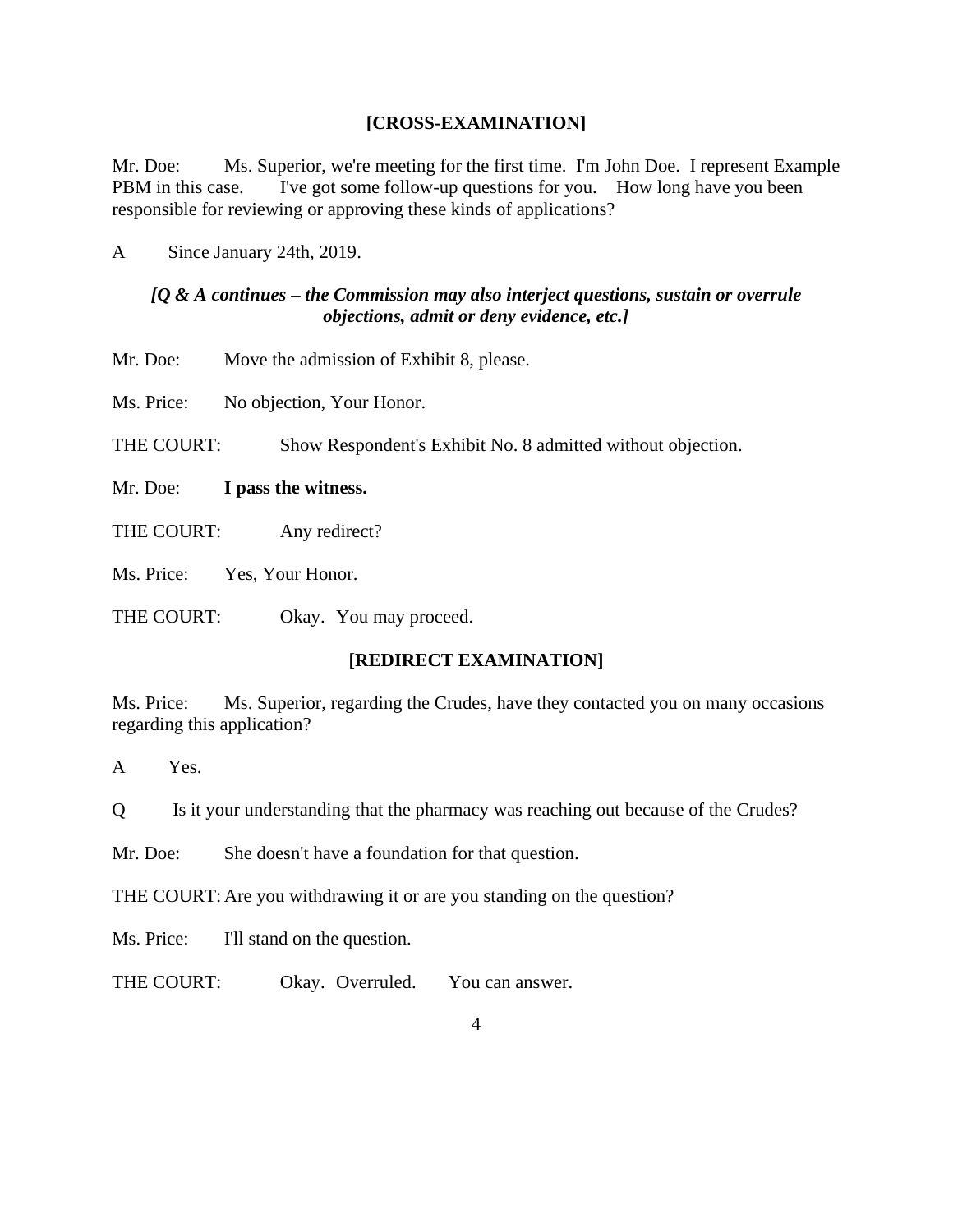Ms. Price: If you are aware, was the pharmacy was reaching out was because of the Crudes?

A Yes.

Ms. Price: No further questions, Your Honor.

THE COURT:Mr. Doe, recross?

Mr. Doe: Yes, sir, I do.

# **[RECROSS-EXAMINATION]**

Mr. Doe: You said it would not be appropriate if somebody lies. Is that your testimony?

A Yes.

Q And would you agree with me that if somebody lies, they have to have an intent for it to be a lie?

- A No.
- Q Oh, you can lie by mistake?
- A You can.

Q Okay. And that's what you meant by lying when you answered Ms. Price's question?

A I don't know what the person's intent is when they're filling it out.

Q But you looked at the fact that the box had been checked, and you denied the application for mistatement; correct?

A correct.

Q And that was it?

A Yes.

Mr. Doe: Okay. No further questions.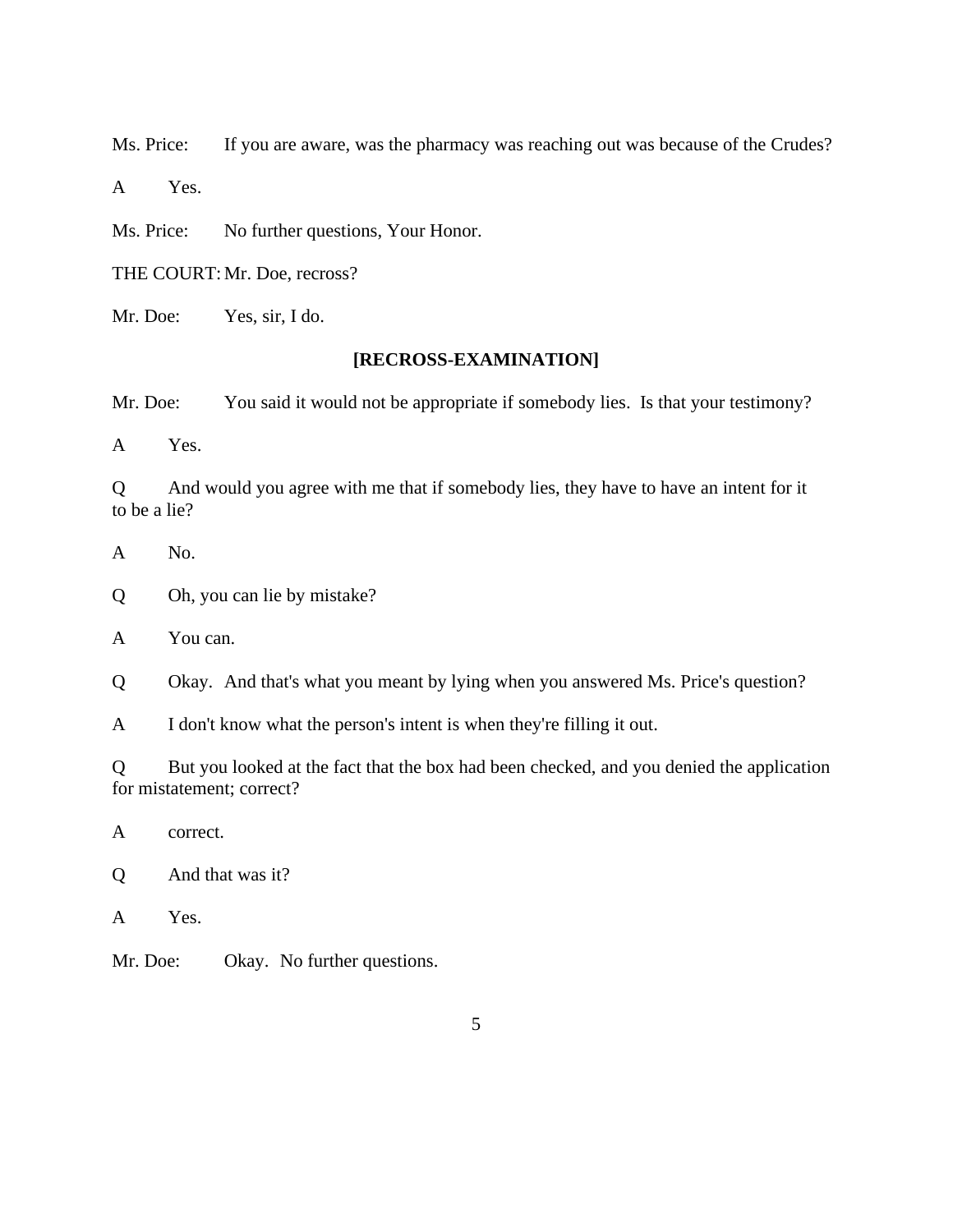THE COURT: Okay. Thank you Ms. Superior. You are excused. You may step down. Let's take a break. We've been going for about an hour and a half.

#### *[Following a short recess, proceedings continue on the Record]*

THE COURT: All right. We are back on the record state of Oklahoma, ex rel, Glen Mulready, Insurance Commissioner versus Example PBM, a company doing business in the State of Oklahoma, case No. 22-0300-DIS after a short break. Just a little housekeeping item, we got copies of the e-mai1 that was discussed ear1ier by Ms. Superior that she testified to. We've marked that as Respondent's Exhibit 17, and we will show that's admitted without objection. Correct?

Mr. Doe: Yes.

THE COURT: And, Ms. Price?

Ms. Price: Yes.

THE COURT: Okay. Ms. Price, you may call your next witness.

Ms. Price: My next witness is Happy Harold……

#### *[Next witness is sworn in by the Court]*

THE COURT: Please raise your right hand. Do you swear to tell the truth, the whole truth and nothing but the truth?

Mr. Harold: Yes, Sir.

THE COURT: All right. You may inquire.

#### **[Direct Examination, Cross, Re-direct, and Re-cross proceed as above]**

**[CLOSING ARGUMENTS -** *Once all witness examinations are concluded, the Court offers to allow counsel for each side to give a closing statement. Either or both sides may waive their opportunity to make a closing argument. Petitioner's counsel goes first followed by Respondent's counsel*.**]**

**[CONCLUSION -** *After both sides conclude, the court may issue its ruling, take the matter under advisement, ask the parties to brief any remaining issues, instruct the parties to prepare a Journal Entry in accordance with the Court's order, set the matter for further hearing, etc*.**]**